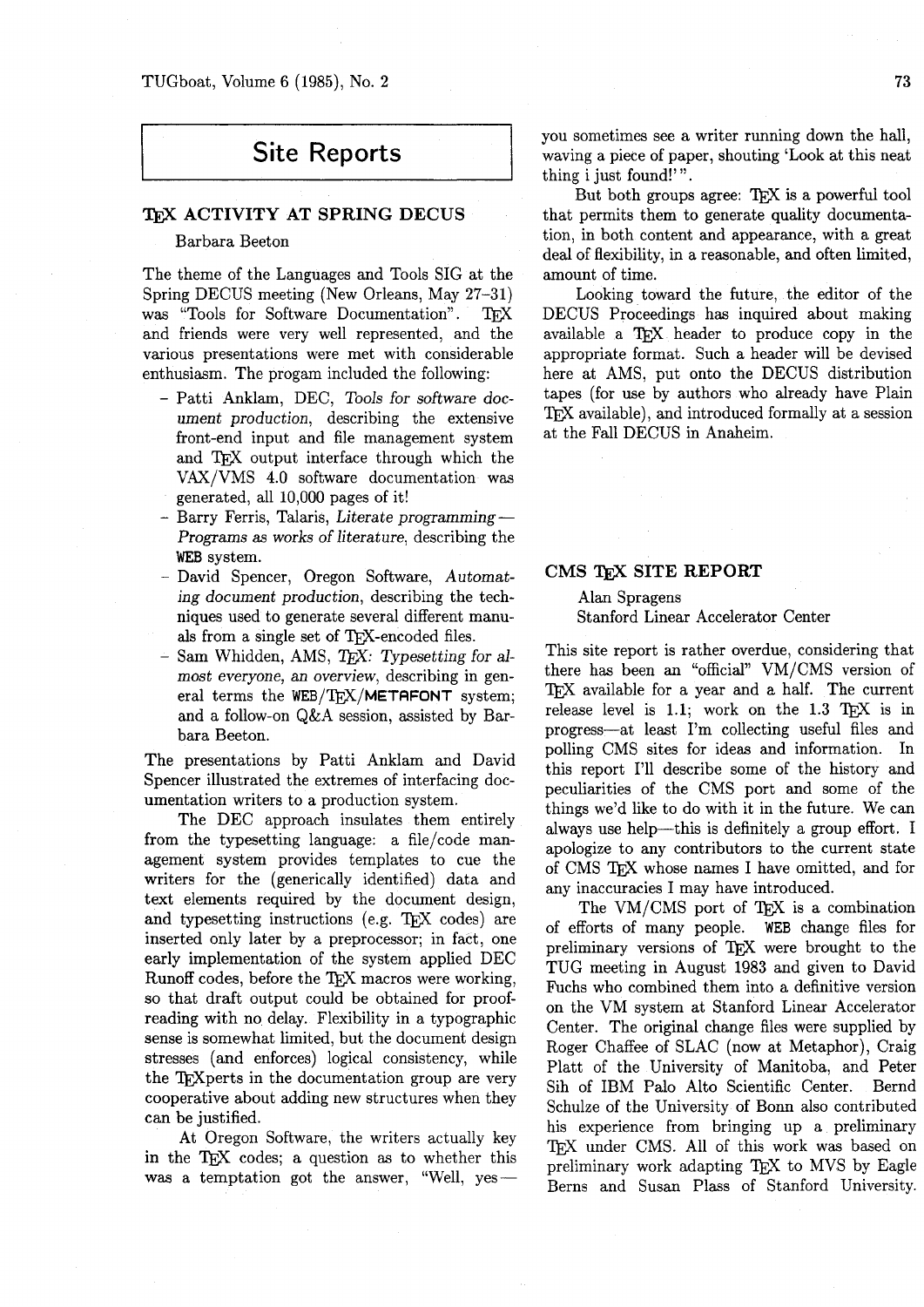Peter Sih generated the system for the distribution tape and contributed device support for several IBM printers. I expect this same software will work for the IBM 3820 printer which doesn't yet have VM support. Many valuable revisions and additions were made by Robert Creasy, including notes on how to use the IBM printer-support utilities. Alan Spragens at SLAC coordinates communication among the CMS sites.

In addition to all the TFX stuff, the current tape has **METAFONT** version  $-40.0$  and a few associated programs. Thomas Denier, of the University of Pennsylvania, made a good start on a CMS change file for **METAFONT** and allowed me to include it with the caveat that it is work in progress. Pete Sih reworked that change file so that it would compile, and that's what went out with TFX 1.1. Since then, several people have made working CMS implementations. Tom Denier continued his work for a while, and sent some driver software for VT-100 terminals running through the Yale ASCII terminal interface. Klaus Thull, at IBM in Heidelberg, brought up version  $-40.0$  and has done work with gray-scale fonts using various output devices including the IBM Sherpa (which is odd because it "writes white," causing various oddities to appear in letter shapes.) His **METAFONT** also makes output for IBM graphics terminals through the GDDM driver. The same version is running at Weizmann Institute, thanks to Sig Handelman. Bernd Schulze brought up **METAFONT** version 0 at the University of Bonn where it is now creating letter-forms and logos. Bernd has written a program with which he converted the Hershey fonts into **METAFONT**  input. His  $T_{F}X$  is in production, running output to an AGFA P400 LED printer and 3277GA softcopy display, and has produced some large mathematical papers and a full-size book. All these folks have kindly offered to share their work, so I hope we'll have some good **METAFONT** material on the next CMS TFX distribution tape.

The CMS TFX tape includes "load-and-go" modules for TFX and its friends, as well as all the source files and change files. The change files for other systems, as distributed on the generic tape are also there. It has fmt files for IATFX, AMS-TFX, and HPTFX and has a preliminary version of Art Ogawa's Pazzl macros, which were written at SLAC to format physics papers and theses. Peter Sih's device support for the IBM printers, including fonts, is distributed on separate tapes by DP Services, to keep the cost of all the tapes the same.

The CMS TFX has a few peculiarities worth noting here. First is the character translation business. The ASCII-to-EBCDIC conversion done at Stanford may not suit everyone. Of course, the ideal would be to have everything match The T $FXbook$ , but EBCDIC terminals usually are missing some of the characters. So people with EBCDIC terminals will probably have to use characters that don't match in any case. Terminals lacking the backslash and brace characters like the 3277 are not fun; it helps to have the APL feature. Most IBM sites also use a lot of ASCII terminals and have some EBCDIC-to-ASCII translation facility. Those local translations will probably disagree with the Stanford ones. Translated back to ASCII, then, TFX still won't look right. Other than changing your ASCII terminal interface, there are at least four approaches to take: use the characters **as** they come on the tape; do a global edit on every source file on the tape; change some of the **catcodes** in a local file to input along with PLAIN; provide execs for setting CMS input and output translate tables with perhaps a profile for each terminal type. Pete Sih wrote an exec called TEXTERM, which is on the tape as an example of the fourth approach; at SLAC, we translate the offensive characters on all the source files. I doubt there is much disagreement among the translations aside from some of the non-alphanumerics, but a few of them are important TFX characters. I have received a number of well-considered opinions on this subject from CMS TFX sites, including comments that appeared in the TrXhax conference, which I hope will produce a better translation convention for the next CMS tape.

CMS T<sub>F</sub>X is invoked in pretty much the same way as any TEX, reading its arguments from the command line, as described in The TFXbook. Of course, this differs from normal CMS style in which spaces separate filenames from filetypes and so on. Also, Pascal/VS (at least the 2.1 version) has the unfortunate practice of picking up the tokenized, uppercase version of the CMS parameter list from the command line. That is, the command line is butchered before TFX sees it. For example, if you want to tell TFX to run a file in **\batchmode** without changing the file, so you invoke it with **tex**  \batchmode \input foo you are liable to see TFX say ? **Undefined control sequence** \BATCHMO. It's easy to avoid the problem with a front-end exec that puts the untokenized string in the console stack, and we've included one by Pete Sih (in EXEC2) on the tape. The only unfortunate consequence of this method is that  $TrX$  writes its "\*\*" prompt before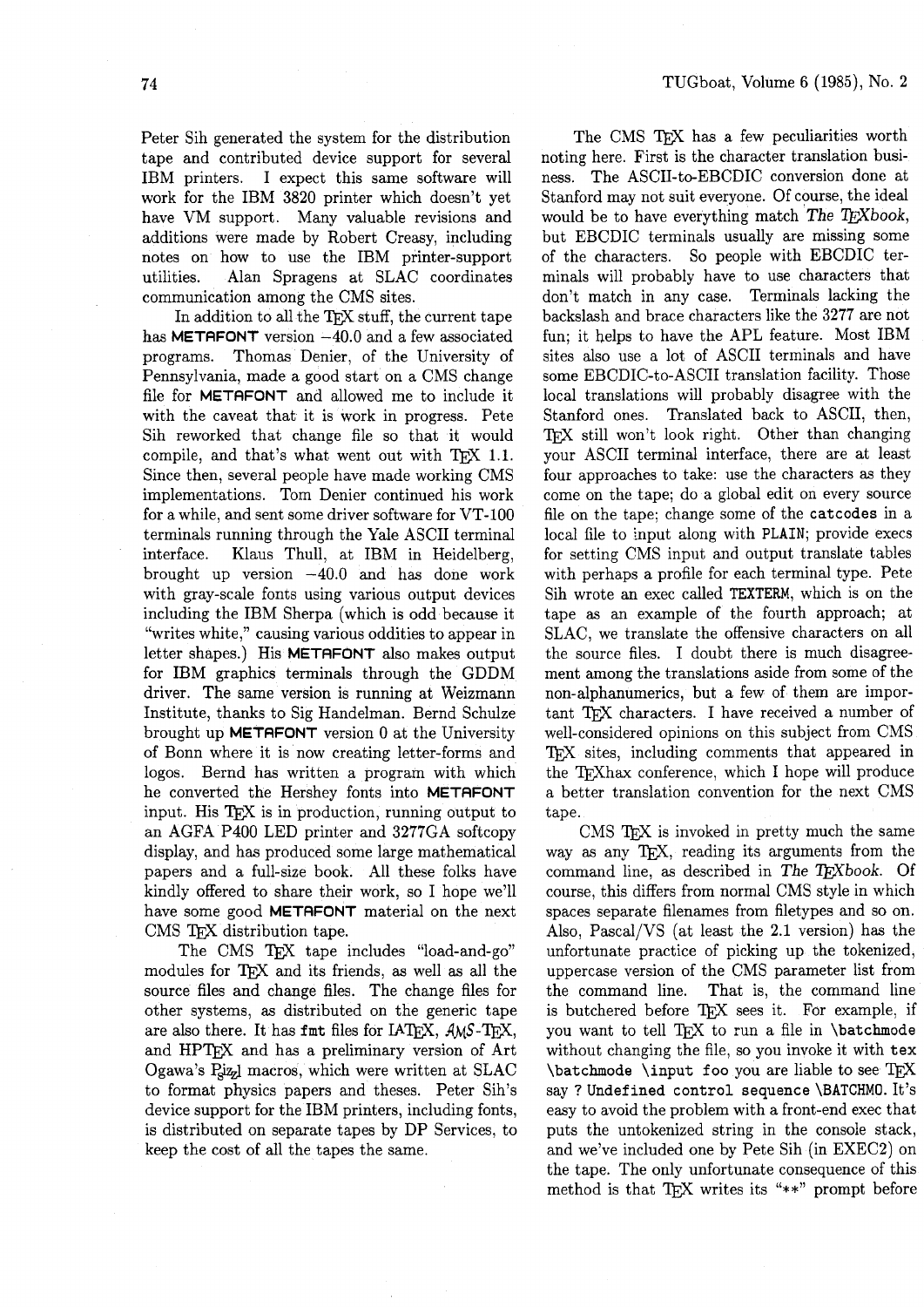it reads the stacked string, and there is a pause during which a nervous user may type something, interrupting TFX.

Input files can be on any accessed disk and can be selected with a specification like my.file.c or with the default filetype of tex and filemode of \* (first match in your search order) if only a filename is given. Files quit tex (containing only an  $\end{math}$ ) and null. tex (containing a comment) are supplied to get  $TrX$  out of its "can't find..." loop. All output files are made on the A-disk. Log files have filetype texlog, which we use to avoid conflict with batch log files and such, although The  $T_F X book$ says log.

The e response to TFX's ? prompt invokes XEDIT with the current line number in the console stack. This usually puts the current line on the error line, although the user's XEDIT profile could destroy the stack. Pete Sih contributed a small assembler routine that passes a program attention interrupt to TFX, invoking its errorstop routine, rather than interrupting CMS. Thus, the CMS 'TEX is pretty standard in spite of its living in an environment somewhat different from a typical ASCII system.

Although several people have done "coreimage" dumps of TFX with the plain. fmt information incorporated, saving a ready-made, format $i$ ncluded module, some experimentation at SLAC mation incorporated, saving a ready-made, format-<br>included module, some experimentation at SLAC<br>showed that the CMS I/O can read the fmt file at<br>runtime efficiently enough that there is little or no runtime efficiently enough that there is little or no time saved by reading the larger, format-included module.

The \write15 stream has been co-opted to send its argument to CMS via the Pascal/VS CMS procedure. This feature enables TFX users to run execs, XEDIT or other shared-segment programs, or send messages via CP/CMS messaging facilities during  $TrX$  processing.

The tape includes four utilities to interface TFX to the IBM 4250 electro-erosion printer and 3800 model 3 page printer, all of which were written by Pete Sih. The first utility, DVI4250, converts a DVI file into a format edible by the 4250. You still need the CDPF device driver that comes with the 4250. The second utility, DVI38PP does the same for the 3800 model 3. If you have a Sherpa (or APA6670), its current-release software has an interface to accept the 3800 data stream. The third utility, PXLCVT, converts the old METAFONT's PXL

fonts into 4250 format and 3800 format. The fourth utility, FONTPL, makes  $TFX-type property-list (PL)$ files from IBM font files of filetype FONT4250 and FONT38PP.

These utilities are also available on two auxiliary  $VM/CMS$  TFX tapes. Each tape comprises complete printer support for TFX on an IBM printer: one for the IBM 4250 electro-erosion printer, the other for the IBM APA6670 laser printer and 3800 model 3 page printer. On these tapes are the four utility programs previously described and the Computer Modern family of fonts, converted to the format accepted by the printer. The auxiliary tape for the 4250 is definitely recommended since 600 dot-per-inch PXL files are not part of the standard TFX Project font library. Of course, these considerations will be obviated by the new METAFONT.

As shown on the output device chart, a number of VM sites print TFX output on non-IBM printers. I would like to put more DVI-translators on the distribution tape. I'm looking forward to seeing Arthur Samuel's Imagen driver, which will use METAFONT's GF files directly.

The next thing on the agenda, of course, is TFX 1.3 and the new METAFONT. Exactly when a new tape will come out is difficult to say, but I hope we'll be able to get something rolling in the next few months-maybe before or shortly after TUG meeting time. The memory scheme in TFX 1.3 should make for more efficient processing in VM's paged environment. Several people have inquired about making a shared-segment TFX, which would be nice. I believe that the current Pascal/VS is unable to produce re-entrant code; the current TFX module stores into itself. Nonetheless, I still inquire into the possibility at every opportunity; perhaps there is some way I don't know about to get Pascal/VS to allocate free storage at run time. I did get hold of an external procedure to link into a module that will enable Pascal/VS to use the untokenized CMS parameter list, so I hope we'll be able to avoid the \BATCHMO problem. Chris Thompson at Cambridge University has done some experiments manipulating the Pascal/VS stack in various ways which may produce a 20% or better improvement in TFX's execution time. Other improvements may be possible, and I hope we can implement a number of them this time around.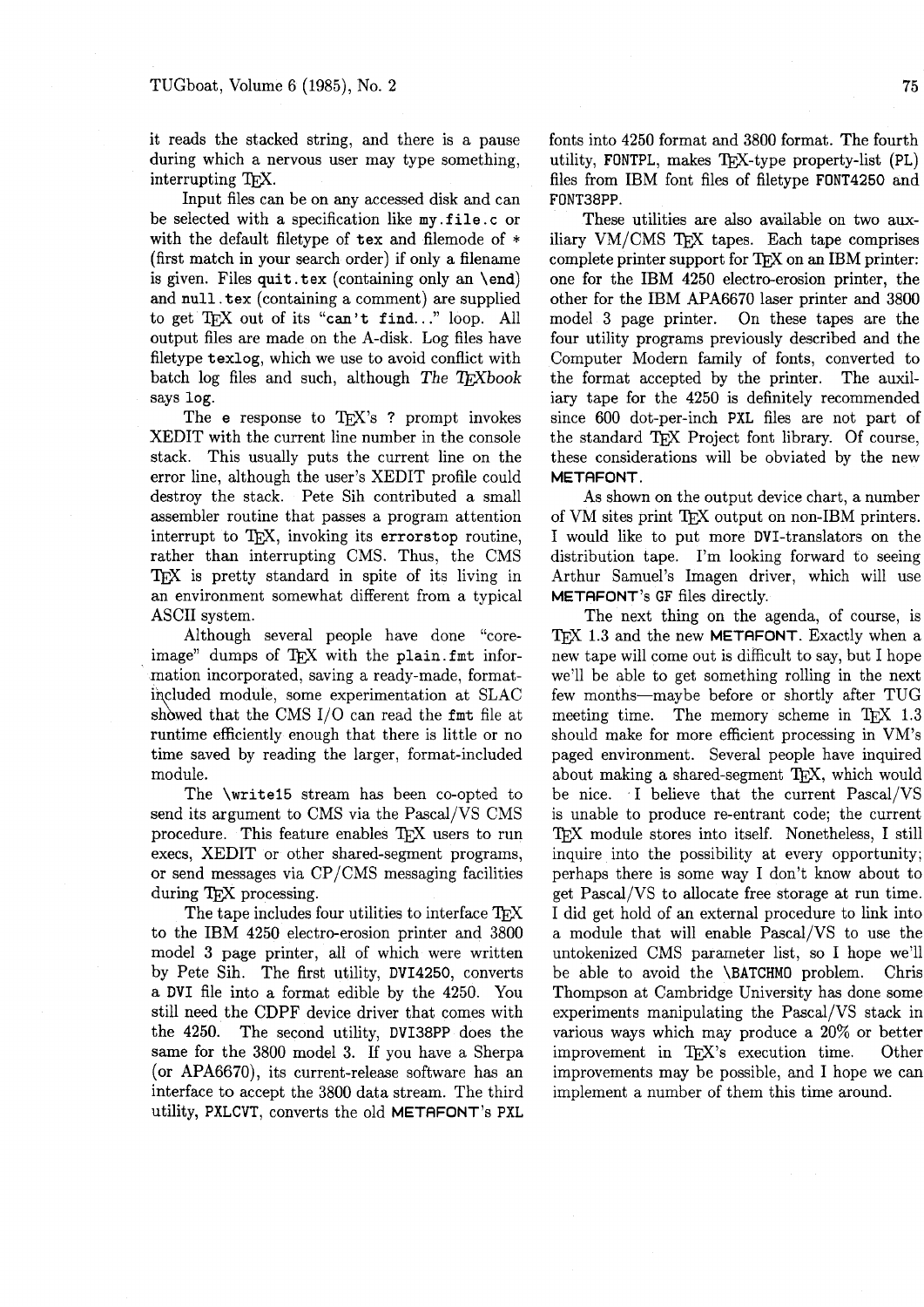#### Report on Experience with **TFX80**

#### Hans Riesel

Royal Institute of Technology, Stockholm

Reason for this Report. In TUGboat 5 (1984) p. 11, Donald E. Knuth asks about some experience with TRX reached at the Royal Institute of Technology in Stockholm. This report has been written in order to give the author's personal answer to his question.

Project Description. TFX80 was introduced on a rather small scale at the Royal Institute of Technology in Stockholm in February 1982. The author of this report had at that time the privilige to attend a one week introductory course. My goal was to do the typesetting of a math book, Prime Numbers and Computer Methods for Factorization, Birkhauser, Boston, 1985, pp.  $xvi+464$ . The work was finished in January 1985. The author has so far had practically no experience with-later versions of TFX, so it may occasionally happen that the views expressed in this report are outdated by the development of more modern versions of TFX.

The computers used were various DEC-20 computers with a Versatec V80 as output unit. The Versatec has a resolution of 200 dot/inch and the driver magnifies everything by a factor of 1.301, so cmrlO is shown as cmrl3. This output size is then photographically reduced before printing.

Useful Features of TEX. First I would like to mention some positive things with  $Tr[X]$ . It is really great fun working with TEX-the author has no graphical or typographical education at all and has thus (mostly) experienced each page coming out of the Versatec printer as a very pleasant surprise.

I think that  $T_{E}X$ 's most valuable feature is the can easily be typeset.<br>option for authors to write own makros. I have been

- 
- 2. To circumvent bugs in T $\overline{F}X$ .
- 3. To postpone the solution of problems that could not be solved immediately, e.g. if "e.g." should be typeset in italics or in roman letters. In such a situation I just wrote a makro **\eg,** yielding e.g. and then I decided on the precise form later on. Having given the makro **\eg** its final form all e.g.'s appeared as decided in the next draft of the text. This turned out to be a very convenient way of working.
- 4. To aid people untrained in computer programming to use TFX. At the Institute for Numerical Analysis and Computing Science one of the secretaries took active interest in learning *TgX* and did a very fine job on typesetting reports. Some of the more difficult types of math formulas, however, did not come out too well, despite her efforts. In such situations the solution was to write a makro with parameters, which could easily be used by her to produce the wanted result.
- 5. To create complicated expressions such as

 $b<sub>0</sub>$ 

$$
+\frac{a_1}{b_1+\frac{a_2}{b_2+\frac{a_3}{b_3+\cdots+\frac{a_n}{b_n}}}}
$$

The beautiful thing with a makro doing this is that TFX automatically expands the boxes involved, if needed. Thus by letting the parameters of the makro be themselves complicated expressions, things like

$$
(1+x)^{\mu} = 1 + \frac{\mu x}{1 \cdot 2}
$$
  

$$
1 + \frac{\frac{1(1-\mu)}{1 \cdot 2}x}{1 + \frac{\frac{1(1+\mu)}{2 \cdot 3}x}{3 \cdot 4}}
$$
  

$$
1 + \frac{\frac{2(2-\mu)}{3 \cdot 4}x}{1 + \cdots}
$$

option for authors to write own makings. I have been<br>taking advantage of this all the time, mainly in one<br>of the following situations:<br>to put page numbers, running heads etc.). If all such 1. For details of graphical design, such as the in-<br>dentation of the paragraph the reader is just<br>to introduce changes if peoded. An example of this to introduce changes, if needed. An example of this looking at.<br>
In the following. I made the mistake to discuss my book with a graphical designer at a much too late stage of the work, but was partly saved by having put all formatting information in one place. Thus I could fairly easily redesign the output format-as a matter of fact, quite substantial re-formatting took me only a couple of hours to achieve.

> One very important consequence of using  $T_{F}X$ is that you as an author are working much more intimately with your text than you do by the conventionaI method, i.e. by typing your manuscript or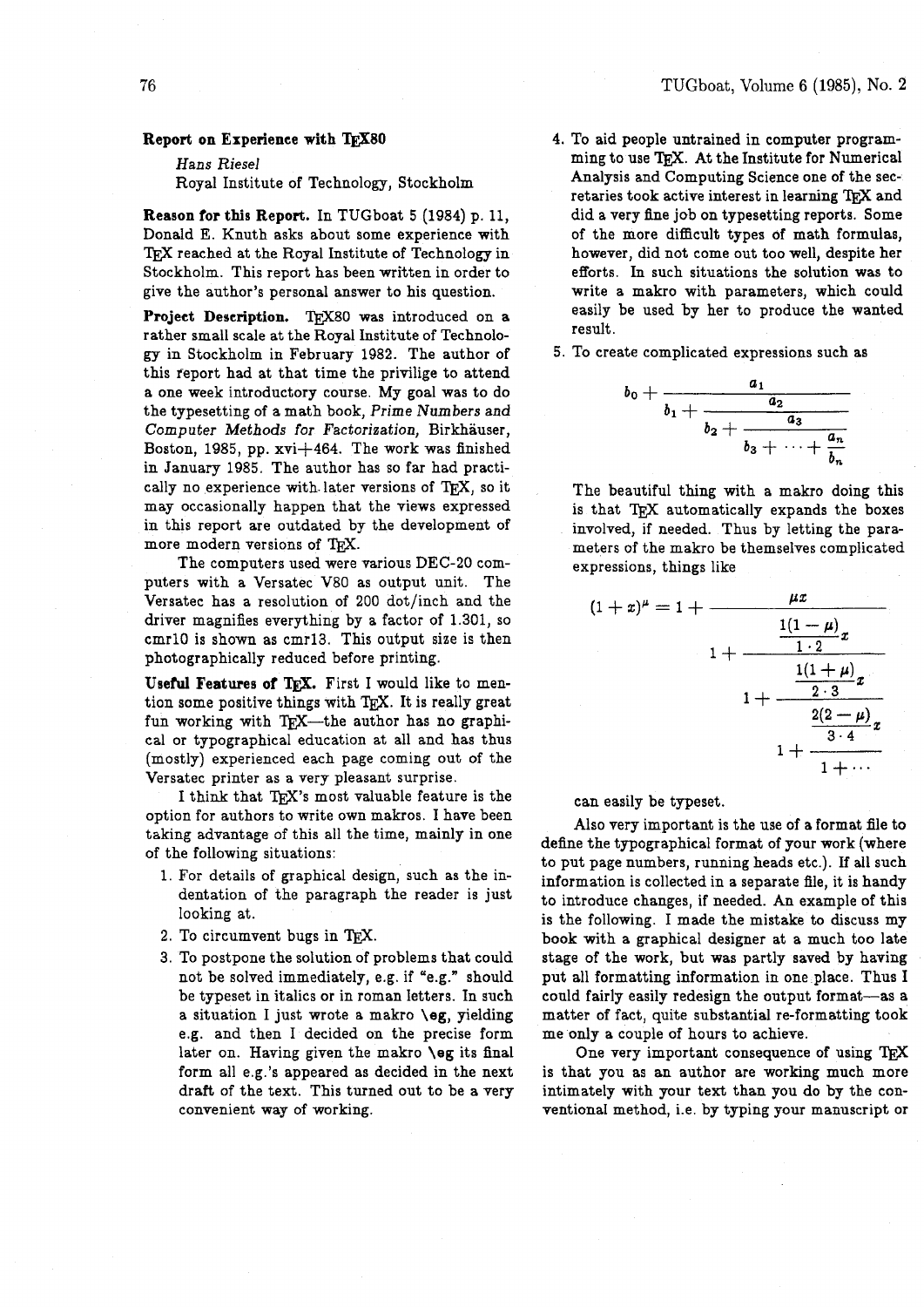letting your secretary do the typing and then sending it to a publisher. I think that the quality of the text is enormously improved by this way of working, including its intellectual content. In particular the troublesome proof reading, which earlier was done a long time after the work had been submitted for publication, and which was often permitted to take only a short time (i.e. had to be done during night hours) is now done in parallel with the other processing of the text.-I furthermore think that it is much easier to "sell" a work to a publisher when it is nicely presented instead of looking dull and ugly Four Professions in One. I here want to take the<br>as typed pages with inserted hand-written formulas opportunity of pointing out one consequence of letas typed pages with inserted hand-written formulas frequently do. ting the author do the typesetting, a consequence

after about one week of work was the following:

I was quite discouraged by finding that I had insufficient patience to get rid of the small breaks which show up here and there in the flow-lines! (In the design of tables, however, where I encountered a similar problem, which simply *had* to be solved since my book contains some 100 pages of tables, I managed to find a remedy in the following macro

**\def\norulei\noalign(\hrule** height **Opt))**  which I wrote for the purpose.)

of which I was not fully aware when I began using **Some Limitations of TFX80.** I made some attempts TEX three years ago. It is the fact that the author has to master, at least to some degree, three more to draw flow-charts with T<sub>E</sub>X, but I have to advise professions, namely the profession of typographer, against this. The best result I managed to achieve professions, namely the profession of typographer, of graphic desig

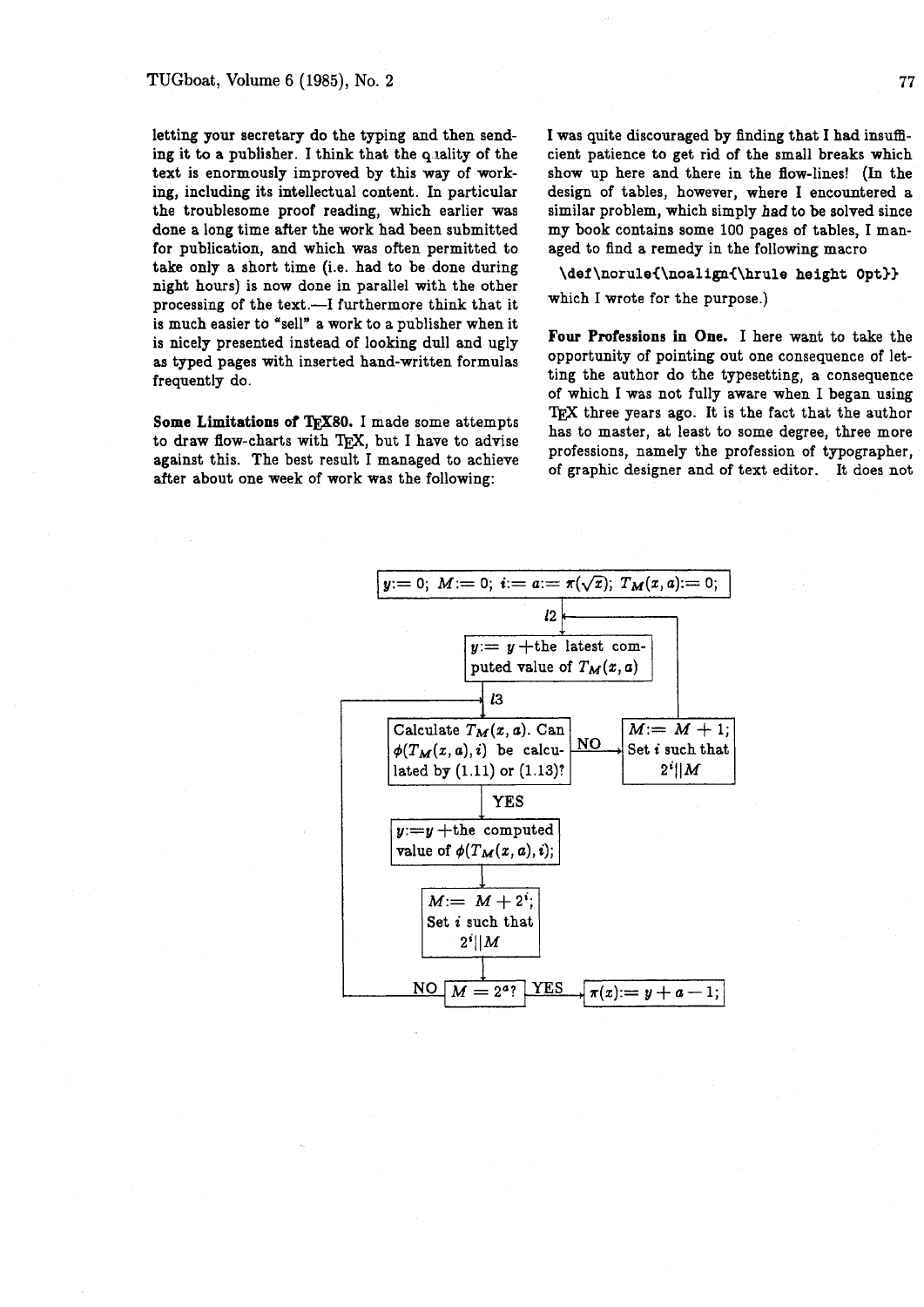suffice to know something about typography.-The graphic designer helps you to create beautiful pages by balancing the types chosen for the running heads, the chapter titles and the subheadings and so forth, with the rest of the text. And, finally, the text editor checks that there are no inconsistencies in the use of grammar, of notation and so on throughout the work, and also that the usage chosen conforms with "normal" usage in the field in question.

Criticism of **QX80. The** Fonts. Since **I** have no education at all in typography or graphic design, I felt quite happy with the result I got from TFX during the first two years I was writing my book. I used the computer as an electronic scratchpad, produced my typeset pages and found everything nice. When the job was almost finished I hit upon the idea to discuss a draft of the text with a graphic designer. He looked at the pages and asked me how I had managed to get them this way. I answered: 'Well, I looked at some books which I thought looked nice and tried to imitate them!" A long silence followed. Then the book designer said: "Maybe those books you have been looking at don't represent the best in graphic design!"-But he was very kind and helpful and gave me some valuable advice which I followed and which fixed things up quite a bit.

This graphical designer had never had the opportunity to look closer into computer created fonts before I showed his my pages. His general reflexion was: "With so many bad fonts around, the last thing needed is another bad font!" His main objection to cmr was that the characters look a little bit too crowded, the serifs being too close to some other part of the letter. This creates an impression of a rather heavy type. The heavy looks could, fortunately, be mitigated by simply increasing the baselineskip by one pt, which I did. (So I finally used cmrlO on **13**  pt.)

The other major objection from the graphical designer concerned the use of slanted instead of italics. He found this habit rather bad.-Curiously enough, cmi9 looks much better than cmil0, so I actually used italics in the lists of references, which were typeset in ninepoint, but I had to maintain cmslO in the main text.

Furthermore, the spectrum of different fonts available turned out to be too limited for my purpose. I would have liked to have true small caps rather than having to use caps in a smaller font.-Touching the subject of fonts I have to inform the reader that there are three national characters in the Swedish

alphabet, the **5,** a and **0,** which have to be incorporated before a font is ready for use in Swedish. Unfortunately the Swedish national characters replace some useful special characters on the terminal's keyboard, i.a. [ and ], and so these in turn have to be replaced by makros. The end result of this whole business is that we here at the Royal Institute have a slightly more complicated version of TEX than at Stanford and, worst of all, our TEX-files are incompatible with TFX-files in other countries. We thus have to send paper copies or films of camera ready texts rather than magnetic tapes when a text is to be reproduced abroad.

The Complexity of TEX. I think TEX, as being created by a computer scientist, is about as nice as it could be for other computer scientists. But for people ignorant of computer programming, TEX is much too difficult to learn to master. And, unfortunately, there does not seem to be a useful subset of reasonable complexity either-since TEX is built on the idea of boxes and glue, only the most trivial applications, such as writing letters, can be taught without explaining boxes and glue. But, perhaps this is how it has to be, since typesetting is evidently a much more complicated business than just using a typewriter. I have often found the reaction that TFX is too complicated, when trying to persuade colleagues at the Royal Institute to try it. The computer scientists learn it fast, but for other people the initial threshold often seems unsurmontable.

Future Prospects. Since the benefit is so large when an author is doing the typesetting himself or, at least, is supervising his secretary typesetting it, I think every effort should be made in order to achieve this mode of working. To try this idea I have made a couple of attempts to use *TEX* for papers in journals, one unsuccessful with a local journal (in Swedish) for math teachers, and one with **BIT,** which I found very rewarding. In this case I managed to persuade the editor to accept a camera ready copy of a paper of 18 pages. As a result, I was permitted to deliver the article about six months closer to its publication date than elsewise, a fact of which I took advantage by doing some late updating of the material in the article and in the list of references.---Unfortunately, however, the font used in **BIT** was not available in  $T_F X80$ , so the typography of my paper contrasts somewhat with the rest of the material in the journal. (The same remark applies to this report, which had to be done in cmr instead of amr.) It also took me a much bigger effort to write the master file for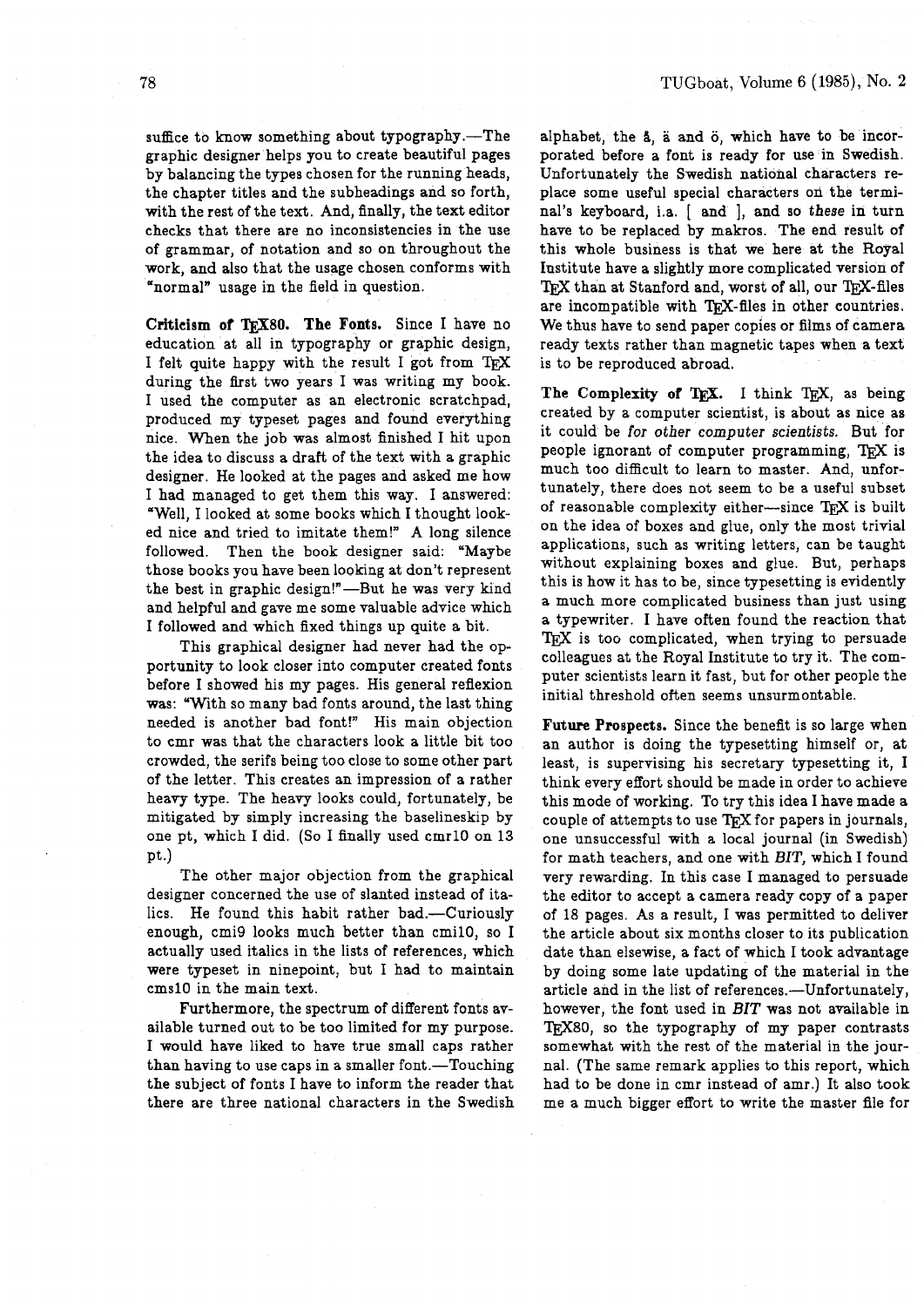#### TUGboat, Volume 6 **(1985),** No. **2**

the graphical format of BIT than one might expect an average author to be prepared to put in. But if master files with specs and with the appropriate fonts could be made easily available to authors of papers intended for the leading journals, I am quite sure that this way of working would be used more and thus would help to cut down production costs of math journals.

To link T<sub>F</sub>X with computer graphics is another important possibility. For my book I needed a picture of a certain fractal structure, which is shown here. This was done for me with the aid of TFX82 with a very short program written by a colleague of mine, Lennart Borjeson.

Finally, the reduction by TFX and similar systems of the very high costs involved in the typesetting of mathematical formulas, having so far prevented the publication of some highly specialized works with only a small market, will undoubtedly expand the domain of works, deemed economical to publish. This will clearly have a positive influence on the market of math books.-In this line of thought lies also the fact that works rejected by journals can now be published by their authors in a form that is at least typographically attractive.



**Fractal structure, programmed by Lennart Borjeson**   $using TrX82.$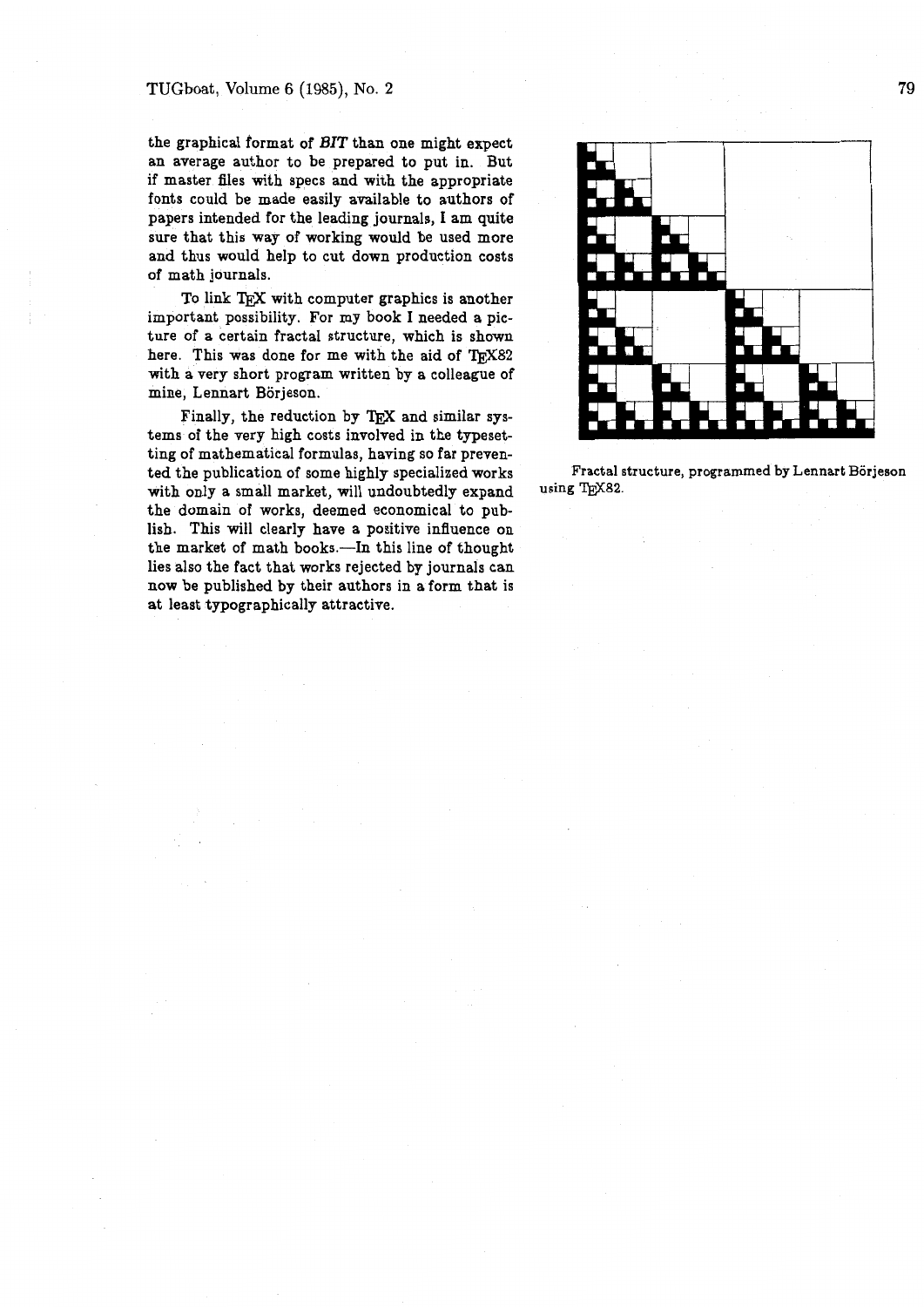## **A m82 IMPLEMENTATION ON THE HP9000 SERIES 500.**

# Gregory Marriott Thermodynamics Research Center Texas A&M University

Here at TRC, one of our functions is to publish tables of thermodynamic properties of compounds. Until recently, the introductions to these publications were done using an IBM composer. Mathematical symbols were made using rub-on transfers. This made modification of the documents a long and drawn out process. When we first heard of TFX, it sounded like what we were looking for, but no version was available which could run on our computer.

Our computer is an HP9000 series 500. This is a 32-bit, 32-user system with HP-UX version 4.02. HP-UX is HP's version of UNIX, based on System 111. We have 4 Mb of memory and 140 Mb of mass storage. Since we knew of nobody with an HP9000 implementation, I decided that I should try an implementation.

At the start, I had almost no experience with UNIX, none with Pascal, and I thought NEB was something spiders caught bugs in. (As it turned out, WEB caught several of my bugs!) I did, however, have the good fortune of having at my disposal a copy of The WEB System of Structured Documentation. This contained a description of WEB, but most important it included a step by step procedure for implementing T<sub>F</sub>X82. In a relatively short period of time, I learned enough WEB, Pascal and UNIX to bring up tangle. Shortly thereafter weave came to life. ,It all seemed easy. I hadn't run into a major problem.  $T_F X$  looked like it was just a couple of days away.

Somewhere I found a copy of the T<sub>F</sub>X listing and started in on the index, in the section marked system dependencies. I spent the next couple of days making notes and a change file for tangle. When I ran tangle on tex.web, my hopes began to fade away. I discovered that I hadn't learned WEB as well as I thought. Many long editing (and hair pulling) sessions later, tex.web made it through tangle with no errors.

Eventually I worked up enough nerve to try to compile T<sub>E</sub>X. **TRY** is the key word in that sentence. Eventually I worked up enough nerve to try to compile  $T_{E}X$ . **TRY** is the key word in that sentence.<br>I soon discovered that  $T_{E}X$  was too large to compile with the Pascal compiler on our system. Both the with the Pascal compiler on our system. Both the program and its global variables overfiowed their respective limits. All I could think of to do was call Hewlett Packard and ask them if there was some compiler option I was missing. I described my problem to their service representative, who said someone would call me back with an answer. Two days later,

I got an answer. They said that the compiler was designed with the theory that if a program grew that large, it would have been developed in sections and compiled seperately. The only thing I could do was to split TEX into pieces and try it that way. The idea didn't exactly thrill me, but I had no other choice.

Splitting TEX into little pieces is not something one should take lightly. It never occured to me that one single program could have over 300 different procedures and functions! 1 didn't know how small I should make the pieces; should I cut it in half, thirds, quarters? I decided three pieces ought to be enough. It took me nearly two weeks to get all the external definitions straightened out and in the right place. (NOTE: now if I want to split T<sub>EX</sub>, I let scripts do all the work!) What a mess! Finally I was ready to try again. This time all the pieces compiled and linked together nicely. It even started to run.... started to. I soon found out that it wouldn't read font information, or correctly output **DVI** files. It turned out that this compiler doesn't support packed files of any kind. This meant that special I/O routines would be necessary in order for TFX to communicate properly. After a crash course in integer arithmetic and file storage techniques, I had some I/O methods devised which seemed to work. Now I just had to put them in the change file, re-tangle tex.web, and then split  $TrX$  up again. I can now say with confidence that TEX works on an HP9000.

It was only a day after I got TFX running when I discovered that a whole bunch of other programs, collectively called TEXware, were also on our tape.<br>At first I just left them alone, but then I was told<br>that most of them were necessary in order to test TEX<br>well enough for it to be called TEXLI soon realized At first I just left them alone, but then I was told well enough for it to be called TEX! I soon realized that if I had implemented these programs first,  $T_F X$ would have been much, much easier. Now, all of these programs are running perfectly. My experience with TFX made them quite easy to change.

I would like to express my gratitude to Dr. Norman Naugle, of the Mathematics Department of Texas A&M, and to Tomas G. Rokicki for their assistance on this project. I would also like to mention that their DVI-QMS driver program is included on our tape.

Anyone who is interested in T#X82 for the HP9000 series 500, please contact:

> Gregory Marriott or Ken Marsh Thermodynamics Research Center Texas A&M University College Station, TX 77843 (409) 845-4940